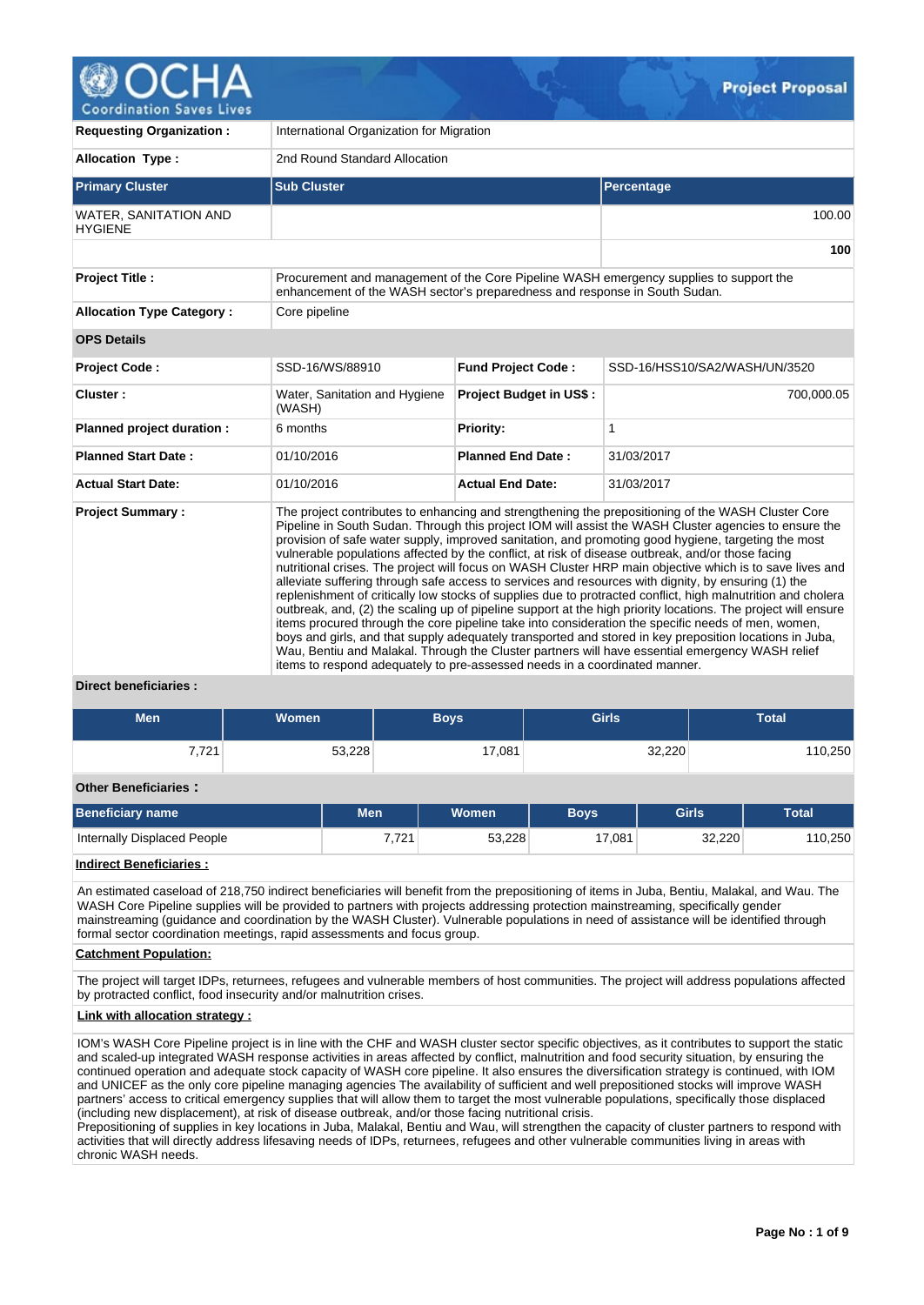| <b>Sub-Grants to Implementing Partners:</b>                                                                                                                                                                                                                                                                                                                                                                                                                                                                                                                                                                                                                                                                                                                                                                                                                                                                                                                                                                                                                                                                                                                                                                                                                                                                                                                                                                                                        |                              |                     |  |                                                                                                                                                                                                                                                                                                                                                                                                                                                                                                                                                                                                                                                                                                                                                                                                                                                                                                                                                                                                                                                                                                                                                                                                                                                                                                                                                                                                                                                                 |  |  |  |  |  |
|----------------------------------------------------------------------------------------------------------------------------------------------------------------------------------------------------------------------------------------------------------------------------------------------------------------------------------------------------------------------------------------------------------------------------------------------------------------------------------------------------------------------------------------------------------------------------------------------------------------------------------------------------------------------------------------------------------------------------------------------------------------------------------------------------------------------------------------------------------------------------------------------------------------------------------------------------------------------------------------------------------------------------------------------------------------------------------------------------------------------------------------------------------------------------------------------------------------------------------------------------------------------------------------------------------------------------------------------------------------------------------------------------------------------------------------------------|------------------------------|---------------------|--|-----------------------------------------------------------------------------------------------------------------------------------------------------------------------------------------------------------------------------------------------------------------------------------------------------------------------------------------------------------------------------------------------------------------------------------------------------------------------------------------------------------------------------------------------------------------------------------------------------------------------------------------------------------------------------------------------------------------------------------------------------------------------------------------------------------------------------------------------------------------------------------------------------------------------------------------------------------------------------------------------------------------------------------------------------------------------------------------------------------------------------------------------------------------------------------------------------------------------------------------------------------------------------------------------------------------------------------------------------------------------------------------------------------------------------------------------------------------|--|--|--|--|--|
| <b>Partner Name</b>                                                                                                                                                                                                                                                                                                                                                                                                                                                                                                                                                                                                                                                                                                                                                                                                                                                                                                                                                                                                                                                                                                                                                                                                                                                                                                                                                                                                                                |                              | <b>Partner Type</b> |  | <b>Budget in US\$</b>                                                                                                                                                                                                                                                                                                                                                                                                                                                                                                                                                                                                                                                                                                                                                                                                                                                                                                                                                                                                                                                                                                                                                                                                                                                                                                                                                                                                                                           |  |  |  |  |  |
|                                                                                                                                                                                                                                                                                                                                                                                                                                                                                                                                                                                                                                                                                                                                                                                                                                                                                                                                                                                                                                                                                                                                                                                                                                                                                                                                                                                                                                                    |                              |                     |  |                                                                                                                                                                                                                                                                                                                                                                                                                                                                                                                                                                                                                                                                                                                                                                                                                                                                                                                                                                                                                                                                                                                                                                                                                                                                                                                                                                                                                                                                 |  |  |  |  |  |
| Other funding secured for the same project (to date) :                                                                                                                                                                                                                                                                                                                                                                                                                                                                                                                                                                                                                                                                                                                                                                                                                                                                                                                                                                                                                                                                                                                                                                                                                                                                                                                                                                                             |                              |                     |  |                                                                                                                                                                                                                                                                                                                                                                                                                                                                                                                                                                                                                                                                                                                                                                                                                                                                                                                                                                                                                                                                                                                                                                                                                                                                                                                                                                                                                                                                 |  |  |  |  |  |
|                                                                                                                                                                                                                                                                                                                                                                                                                                                                                                                                                                                                                                                                                                                                                                                                                                                                                                                                                                                                                                                                                                                                                                                                                                                                                                                                                                                                                                                    | <b>Other Funding Source</b>  |                     |  | <b>Other Funding Amount</b>                                                                                                                                                                                                                                                                                                                                                                                                                                                                                                                                                                                                                                                                                                                                                                                                                                                                                                                                                                                                                                                                                                                                                                                                                                                                                                                                                                                                                                     |  |  |  |  |  |
|                                                                                                                                                                                                                                                                                                                                                                                                                                                                                                                                                                                                                                                                                                                                                                                                                                                                                                                                                                                                                                                                                                                                                                                                                                                                                                                                                                                                                                                    |                              |                     |  |                                                                                                                                                                                                                                                                                                                                                                                                                                                                                                                                                                                                                                                                                                                                                                                                                                                                                                                                                                                                                                                                                                                                                                                                                                                                                                                                                                                                                                                                 |  |  |  |  |  |
| Organization focal point:                                                                                                                                                                                                                                                                                                                                                                                                                                                                                                                                                                                                                                                                                                                                                                                                                                                                                                                                                                                                                                                                                                                                                                                                                                                                                                                                                                                                                          |                              |                     |  |                                                                                                                                                                                                                                                                                                                                                                                                                                                                                                                                                                                                                                                                                                                                                                                                                                                                                                                                                                                                                                                                                                                                                                                                                                                                                                                                                                                                                                                                 |  |  |  |  |  |
| <b>Name</b>                                                                                                                                                                                                                                                                                                                                                                                                                                                                                                                                                                                                                                                                                                                                                                                                                                                                                                                                                                                                                                                                                                                                                                                                                                                                                                                                                                                                                                        | <b>Title</b>                 | <b>Email</b>        |  | Phone                                                                                                                                                                                                                                                                                                                                                                                                                                                                                                                                                                                                                                                                                                                                                                                                                                                                                                                                                                                                                                                                                                                                                                                                                                                                                                                                                                                                                                                           |  |  |  |  |  |
| iain mclellan                                                                                                                                                                                                                                                                                                                                                                                                                                                                                                                                                                                                                                                                                                                                                                                                                                                                                                                                                                                                                                                                                                                                                                                                                                                                                                                                                                                                                                      | Programme Support<br>Officer | imclellan@iom.int   |  | +211920885985                                                                                                                                                                                                                                                                                                                                                                                                                                                                                                                                                                                                                                                                                                                                                                                                                                                                                                                                                                                                                                                                                                                                                                                                                                                                                                                                                                                                                                                   |  |  |  |  |  |
| <b>BACKGROUND</b>                                                                                                                                                                                                                                                                                                                                                                                                                                                                                                                                                                                                                                                                                                                                                                                                                                                                                                                                                                                                                                                                                                                                                                                                                                                                                                                                                                                                                                  |                              |                     |  |                                                                                                                                                                                                                                                                                                                                                                                                                                                                                                                                                                                                                                                                                                                                                                                                                                                                                                                                                                                                                                                                                                                                                                                                                                                                                                                                                                                                                                                                 |  |  |  |  |  |
| 1. Humanitarian context analysis                                                                                                                                                                                                                                                                                                                                                                                                                                                                                                                                                                                                                                                                                                                                                                                                                                                                                                                                                                                                                                                                                                                                                                                                                                                                                                                                                                                                                   |                              |                     |  |                                                                                                                                                                                                                                                                                                                                                                                                                                                                                                                                                                                                                                                                                                                                                                                                                                                                                                                                                                                                                                                                                                                                                                                                                                                                                                                                                                                                                                                                 |  |  |  |  |  |
| date, armed conflicts between factions of South Sudan army continues, with major skirmishes occurred in Western Bahr el Ghazal and<br>conflict 1.6 million people are internally displaced and over half a million have fled across the country's borders and into neighbouring<br>Ethiopia, Kenya, Uganda and Sudan. The ongoing conflict continues to generate displacement and affect food security outcomes.<br>country to the current date.<br>The Humanitarian community have been providing WASH services to hundreds of thousands of IDPs in PoC sites and high pre-existing<br>poor sanitation and hygiene practices, have caused women, men, girls and boys precariously exposed to waterborne diseases such as<br>This is particularly so in the spontaneous settlements sites, which many are located in remote rural locations, with already limited or no<br>population increase. The most acute and vulnerable displaced populations are found in the three most conflict affected states; Jonglei,<br>road transport is not an option and all supplies must be moved by plane or helicopter. Furthermore the recent armed conflict in Juba<br>followed by a cholera outbreak in July 2016 has necessitated WASH actors to quickly scale up the efforts to mitigate the spread of this<br>Maintaining a steady pipeline is essential in order for needs to be met in a timely manner as they are identified. IOM's pipeline manager |                              |                     |  | The current conflict in South Sudan began in December 2013 with no visible sign of peace in sight. Since the beginning of 2016 to current<br>Equatorian states, including in the capital Juba in early July 2016. The 2016 Humanitarian Needs Overview estimates that after 24 months of<br>Vulnerable communities within South Sudan are left with little pliability to withstand the chronic and acute crises which are still affecting the<br>displacement areas around the country. The combination of overcrowded living conditions in these areas with repeated bouts of flooding,<br>cholera and hepatitis E, along with acute watery diarrhea, severe malnutrition and pneumonia. WASH needs are widespread and remain<br>immense as many communities who have had their water and sanitation infrastructure destroyed are unable to rebuild without assistance.<br>basic WASH services before the crisis began. Existing infrastructure in these locations are unable to provide adequate services due to the<br>Upper Nile, and Unity. Accessing Unity and Upper Nile states with lifesaving humanitarian cargo is challenging, as conflict, combined with a<br>lack of developed road network, drastically slows movements. This difficult task is made more problematic during the rainy season when<br>highly infectious disease. Many partners rely on IOM as pipeline manager for the provision of materials from the Cluster's common pipeline. |  |  |  |  |  |

and overlaps of services.

# **2. Needs assessment**

As the conflict remains unresolved and violent attacks targeting civilians persist and increasing, people will remain living protracted displacement in concentrated sites such the PoCs and IDPs settlements. For 2016, the WASH Cluster estimated that 4.2 million people will be in need of WASH assistance according to the 2016 Humanitarian Response Plan (HRP). Estimates are based on population and IDP figures in areas that face conflict-induced displacement, food insecurity/malnutrition, high risk of disease outbreak, and/or flooding. The WASH Cluster plans to prioritize target populations that are affected by multiple hazards, such as displacement and flooding. WASH vulnerabilities are often exacerbated by these issues, with conflict-related displacement continuing to increase the severity of WASH vulnerabilities. Within the above-outlined criteria, IOM will provide supplies to partners who focus on life-saving WASH activities such as repair of boreholes, cholera prevention and preparedness, emergency water treatment, distribution of WASH NFI, etc, with the endorsement of the WASH Cluster.

With the recent Cholera Outbreak in the country and the displacements in Wau (WBeG) and Juba (CES) due to the eruption of violence in May and July respectively, large quantities of key WASH supplies from the Core Pipeline were released to WASH Cluster partner agencies, which allow them to respond to the arising needs accordingly. The large release of key pipeline supplies has left some preposition locations with gaps to cover adequately current and further needs. This funding will be particularly important to ensure that the proposition in Wau is strengthen given that IOM doesn't have current funds to adequately preposition supplies in Wau.

# **3. Description Of Beneficiaries**

The project will target IDPs, returnees, refugees and vulnerable members of host communities. The project will address populations affected by protracted conflict, food insecurity and/or malnutrition crises. The project aims to procure and replenish, preposition and warehouse emergency WASH items for the benefit of total of 110,250 individuals. Across these categories, children and displaced women continue to be the most vulnerable and are disproportionately affected by related WASH issues such as unsafe and insufficient access to water and sanitation facilities and lack of hygiene standards including safe menstrual hygiene standards. An estimated caseload of 218,750 indirect beneficiaries will benefit from the prepositioning of items in Juba, Bentiu, Malakal, and Wau. The WASH Core Pipeline supplies will be provided to partners with projects addressing protection mainstreaming, specifically gender mainstreaming (guidance and coordination by the WASH Cluster). Vulnerable populations in need of assistance will be identified through formal sector coordination meetings, rapid assessments and focus group.

# **4. Grant Request Justification**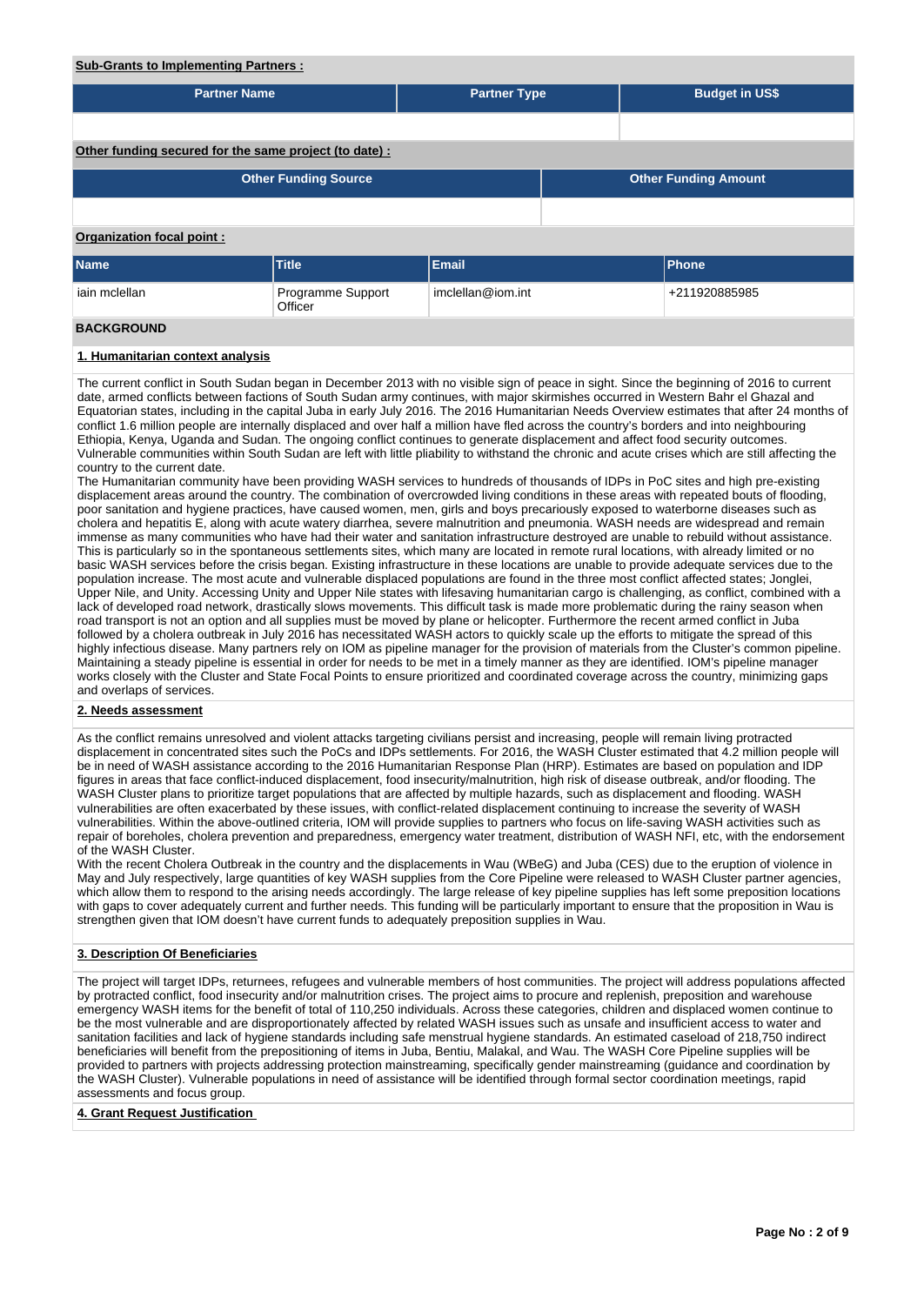The WASH Cluster has identified that timely and adequate provision of life-saving WASH services to the affected populations is one of the highest priorities, and that there is a need to strengthen the humanitarian response capacity to do so. To this end, it is essential that appropriate WASH supplies in adequate quantities are procured and deployed to priority areas. The WASH core pipeline mechanism ensures that agencies are able to respond to WASH emergencies through coordinated access to WASH relief items. The WASH core pipeline has been active in South Sudan since 2010, ensuring procurement and distribution of key emergency WASH items to warehouses and distribution points throughout the country. Agencies that deliver frontline WASH services are then able to access the items and provide the conflict affected displaced and vulnerable members of host communities with lifesaving WASH assistance. In this way, the pipeline strengthens humanitarian planning and response for a variety of aid agencies providing frontline WASH assistance in the country. In 2013 it was decided that responsibility for the WASH pipeline should be divided to ensure availability of stock items and to improve access to critical emergency supplies should simultaneous crises occur and one agency be unable to fulfill the entire pipeline. The contribution from CHF allows IOM to ensure the continuity of the WASH core pipeline program and secure the procurement, prepositioning and management of essential WASH items for 110,250 individuals.

The maintenance of the core pipeline system is relevant during the rainy season when logistical challenges intensify. During the rainy season, 60% of roads become impassable and hence much of the transportation of relief items to remote areas, including Unity, Upper Nile and Western Bahr el Ghazal states which are also severely affected by the ongoing insecurity, require air transportation, whereas many WASH partners do not have the capacity, in both resources and expertise, to mobilize air assets in a timely manner.

The procurement of supplies in this project fits in line with the WASH Cluster goal to improve the safety and dignity for displaced people. Taking into consideration WASH Cluster specific objectives in the SSHF second allocation, the procurement of items in this project is focused on replenishment of critically low stocks of supplies needed for boreholes repair and rehabilitation, emergency bulk and household water treatment and menstrual hygiene management. Moreover, prepositioning of supplies in Juba and Wau would scale up the pipeline support to areas affected by the recent cholera outbreak escalation of conflict, high malnutrition, and food insecurity in Northern and Western Bahr el Ghazal, Central and Eastern Equatoria states.

IOM has been procuring and transporting WASH emergency supplies for the core pipeline since February 2014, with a responsibility to cater to 12.5% of the total cluster pipeline needs. With currently only two agencies responsible with the overall management of the WASH core pipeline in South Sudan, more partners have directly benefited from the support, IOM proposes to continue fulfilling this responsibility by scaling up and maintaining the ongoing efforts to procure and manage WASH pipeline supplies within the cluster core pipeline system.

### **5. Complementarity**

This project will make use of IOM's current WASH capabilities to deliver urgently needed services to the most vulnerable people in South Sudan. The project will use the expertise that has been gained in South Sudan operations over the current emergency to implement this project to the highest standards. The project has also been developed in line with the WASH Cluster, and has been developed based on the needs of the most vulnerable who form displaced populations.

# **LOGICAL FRAMEWORK**

### **Overall project objective**

To bolster the WASH cluster's capacity to respond to emerging humanitarian response in locations with greatest needs through the management of the portion of the WASH core pipeline.

# **WATER, SANITATION AND HYGIENE**

| <b>Cluster objectives</b>                                                                                                                           | <b>Strategic Response Plan (SRP) objectives</b>                                                                   | <b>Percentage of activities</b> |  |  |  |  |  |  |
|-----------------------------------------------------------------------------------------------------------------------------------------------------|-------------------------------------------------------------------------------------------------------------------|---------------------------------|--|--|--|--|--|--|
| CO1: Affected populations have timely<br>access to safe and sufficient quantity of<br>water for drinking, domestic use and hygiene<br>(SPHERE)      | HRP 2016 SO1: Save lives and alleviate<br>suffering through safe access to services and<br>resources with dignity | 25 <sub>1</sub>                 |  |  |  |  |  |  |
| CO2: Affected populations are enabled to<br>practice safe excreta disposal with dignity in<br>a secure environment                                  | HRP 2016 SO1: Save lives and alleviate<br>suffering through safe access to services and<br>resources with dignity | 25                              |  |  |  |  |  |  |
| CO3: Affected populations have knowledge<br>and appropriate behaviors to prevent and<br>mitigate WASH related diseases and practice<br>good hygiene | HRP 2016 SO1: Save lives and alleviate<br>suffering through safe access to services and<br>resources with dignity | 50                              |  |  |  |  |  |  |

**Contribution to Cluster/Sector Objectives :** The project will focusing on strengthening WASH Cluster core pipeline by ensuring the critically low stock supplies such as menstrual hygiene management (MHM) kits, hand-pump spare parts bulk water treatment materials are replenished, and also to scaling up pipeline support to Greater Upper Nile, Unity, Western and Northern Bahr el Ghazal and Equatoria states with preposition of adequate supplies in key hub locations in Bentiu, Wau, Malakal, and Juba. Prepositioning WASH supplies at state level in Western Bahr el Ghazal, Upper Nile and Unity States will support the Cluster response in areas with high pre-existing displacement, high malnutrition and long term needs of emergency WASH service provision. The prepositioning of items in Juba aims to support partners with responses across the Equatoria regions. Partners also often opted to receive supplies in Juba, which they could easily transport to Bor, where the Logs Cluster could further support in delivering the supplies to the final destinations. In addition, the procurement of critically needed menstrual hygiene kits in this project fits in line with the WASH Cluster goal to ensure communities have knowledge and appropriate behaviors to prevent and mitigate WASH related diseases and practice good hygiene, particularly girls and women, including enabling displaced women and adolescent girls to practice safe menstrual hygiene management.

#### **Outcome 1**

Partners are able to provide immediate emergency WASH services and supplies to beneficiaries

# **Output 1.1**

# **Description**

Partners are provided with WASH items through the core pipeline

# **Assumptions & Risks**

Assuming timely procurement and delivery of goods. Assuming sufficient access, safety and security, and road conditions for the transportation of goods. Specific risks include continued conflict and the prevention of movement by parties to the conflict

# **Activities**

**Activity 1.1.1**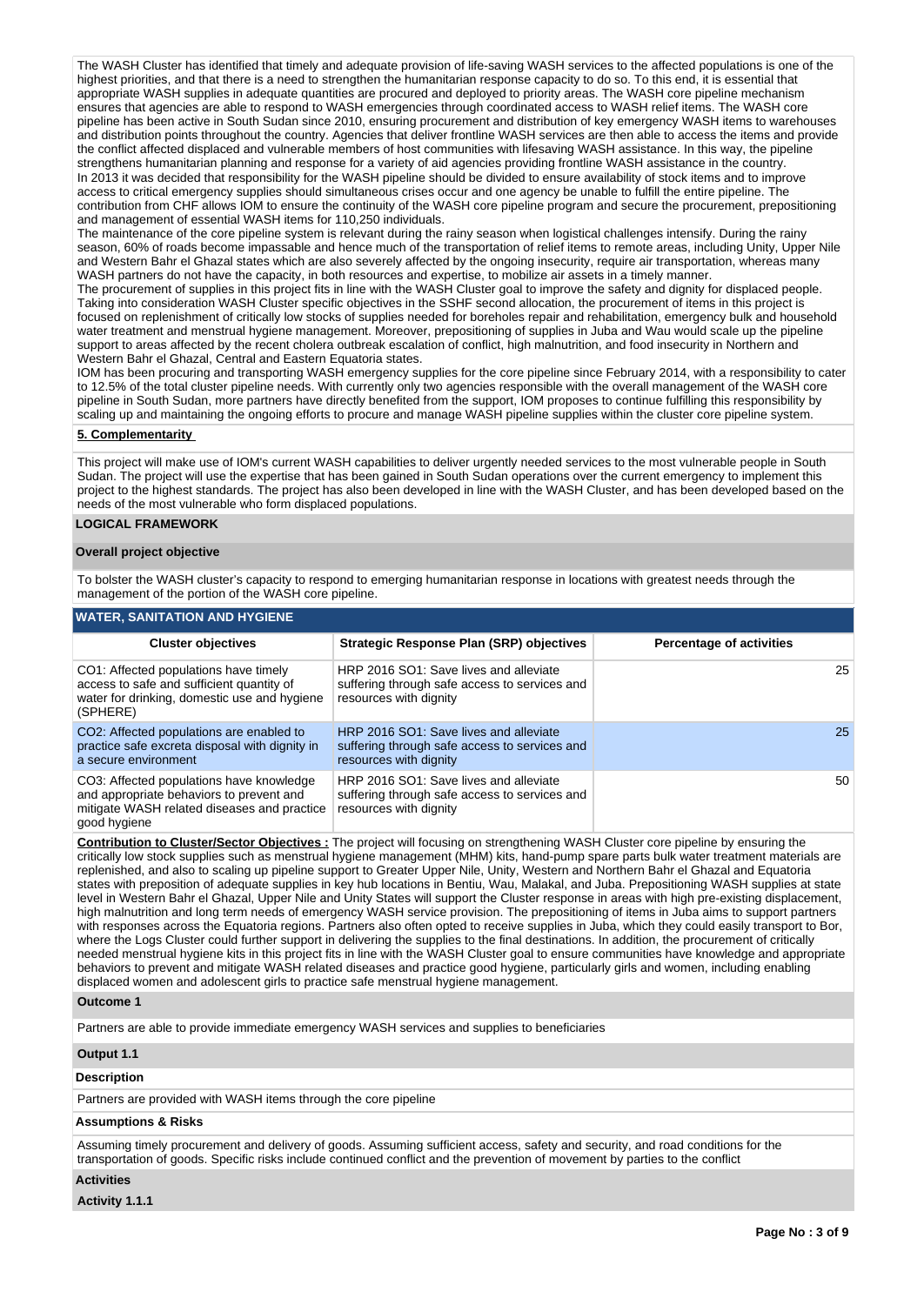# Procurement of core pipeline supplies

# **Activity 1.1.2**

Transportation of existing WASH emergency supplies to preposition locations in Western Bahr el Ghazal, Unity and Upper Nile states **Activity 1.1.3** 

Appropriate storage and management of the WASH emergency supplies at IOM warehouses in Juba, Wau, Bentiu and Malakal

# **Activity 1.1.4**

Regular monitoring and reporting of WASH core pipeline supply distribution to partners and Cluster.

# **Activity 1.1.5**

Post distribution monitoring to ensure appropriate partner utilization and storage of pipeline supplies.

# **Indicators**

|                                                       |                                                       |                                                                                                                                                       |            | End cycle beneficiaries |                   |  | End<br>cycle  |  |  |
|-------------------------------------------------------|-------------------------------------------------------|-------------------------------------------------------------------------------------------------------------------------------------------------------|------------|-------------------------|-------------------|--|---------------|--|--|
| Code                                                  | <b>Cluster</b>                                        | Indicator                                                                                                                                             | <b>Men</b> | <b>Women</b>            | <b>Boys Girls</b> |  | <b>Target</b> |  |  |
| Indicator 1.1.1                                       | <b>WATER, SANITATION</b><br>AND HYGIENE               | Core Pipeline # of partner requests for WASH<br>core pipeline supplies that are honored.                                                              |            |                         |                   |  | 100           |  |  |
| <b>Means of Verification: IOM and Cluster records</b> |                                                       |                                                                                                                                                       |            |                         |                   |  |               |  |  |
| Indicator 1.1.2                                       | <b>WATER, SANITATION</b><br>AND HYGIENE               | Core Pipeline # of partners receiving WASH core<br>pipeline supplies that report on a regular basis.                                                  |            |                         |                   |  | 100           |  |  |
|                                                       | <b>Means of Verification: IOM and Cluster records</b> |                                                                                                                                                       |            |                         |                   |  |               |  |  |
| Indicator 1.1.3                                       | <b>WATER, SANITATION</b><br>AND HYGIENE               | % Pipeline supplies available in key preposition<br>locations at any given time allowing for prompt<br>emergency response (% of planned procurement). |            |                         |                   |  | 70            |  |  |
|                                                       | <b>Means of Verification: IOM and cluster records</b> |                                                                                                                                                       |            |                         |                   |  |               |  |  |
| Additional Targets                                    |                                                       |                                                                                                                                                       |            |                         |                   |  |               |  |  |

**Additional Targets :**

# **M & R**

# **Monitoring & Reporting plan**

IOM has an established monitoring structure: The action is directly implemented and monitored daily through IOM's office in Juba and post distribution monitoring (where applicable) will be coordinated by teams in Juba with the IOM sub-offices, located in Wau, Bentiu and Malakal. IOM WASH experts and logisticians in Juba, Wau, Malakal and Bentiu will monitor and supervise the quality of interventions, while the senior management team, led by the Chief of Mission, provides overall guidance to ensure the overall resource management and oversight of the activities. Regular reports are generated by sub-offices, and shared for feedback and to work through challenges and issues. IOM thematic units coordinate activities in South Sudan with their respective Cluster bodies. This ensures that there is no duplication, and that projects remain relevant, accountable, and that beneficiaries always play a key role in needs assessments and decision making for effective project development. Monitoring and reporting activities specific to this project are:

• Delivery of the project will be tracked through procurement records (Purchase Requests and Orders and delivery receipts); pipeline requests and waybills. Information is consolidated in the IOM's pipeline database so that detail on locations, response and delivery times can be captured.

• IOM will maintain the monthly reporting commitments on the status of its core pipeline supplies to the WASH Cluster. IOM will also continue the post distribution reports with partners who requests supplies.

• Financial and narrative reporting to CHF in line with the CHF/IOM Agreement will be maintained.

# **Workplan**

| <b>Activitydescription</b>                                                                                                              | Year |    | $\overline{2}$ | 3            | 5 |  | 8 | 9 | 10   11  |          |                         |
|-----------------------------------------------------------------------------------------------------------------------------------------|------|----|----------------|--------------|---|--|---|---|----------|----------|-------------------------|
| Activity 1.1.1: Procurement of core pipeline supplies                                                                                   | 2016 |    |                |              |   |  |   |   | X        | X.       | $\mathsf{I} \mathsf{X}$ |
|                                                                                                                                         | 2017 | X. | $\mathsf{X}$   | $\mathsf{X}$ |   |  |   |   |          |          |                         |
| Activity 1.1.2: Transportation of existing WASH emergency supplies to preposition                                                       | 2016 |    |                |              |   |  |   |   | X        | X.       | $\mathsf{I} \mathsf{X}$ |
| locations in Western Bahr el Ghazal, Unity and Upper Nile states                                                                        |      |    | IX.            | $\mathsf{X}$ |   |  |   |   |          |          |                         |
| Activity 1.1.3: Appropriate storage and management of the WASH emergency<br>supplies at IOM warehouses in Juba, Wau, Bentiu and Malakal |      |    |                |              |   |  |   |   | $\times$ | X.       | $\mathsf{I} \mathsf{X}$ |
|                                                                                                                                         | 2017 |    | $X$ $X$        | $\mathsf{X}$ |   |  |   |   |          |          |                         |
| Activity 1.1.4: Regular monitoring and reporting of WASH core pipeline supply<br>distribution to partners and Cluster.                  | 2016 |    |                |              |   |  |   |   | X        | $\times$ | $\mathsf{I}\mathsf{X}$  |
|                                                                                                                                         | 2017 | X. | ΙX.            | ΙX.          |   |  |   |   |          |          |                         |
| Activity 1.1.5: Post distribution monitoring to ensure appropriate partner utilization<br>and storage of pipeline supplies.             | 2016 |    |                |              |   |  |   |   | X        | $\times$ | ΙX                      |
|                                                                                                                                         | 2017 | X. | ΙX.            | ΙX           |   |  |   |   |          |          |                         |
| <b>OTHER INFO</b>                                                                                                                       |      |    |                |              |   |  |   |   |          |          |                         |
| <b>Accountability to Affected Populations</b>                                                                                           |      |    |                |              |   |  |   |   |          |          |                         |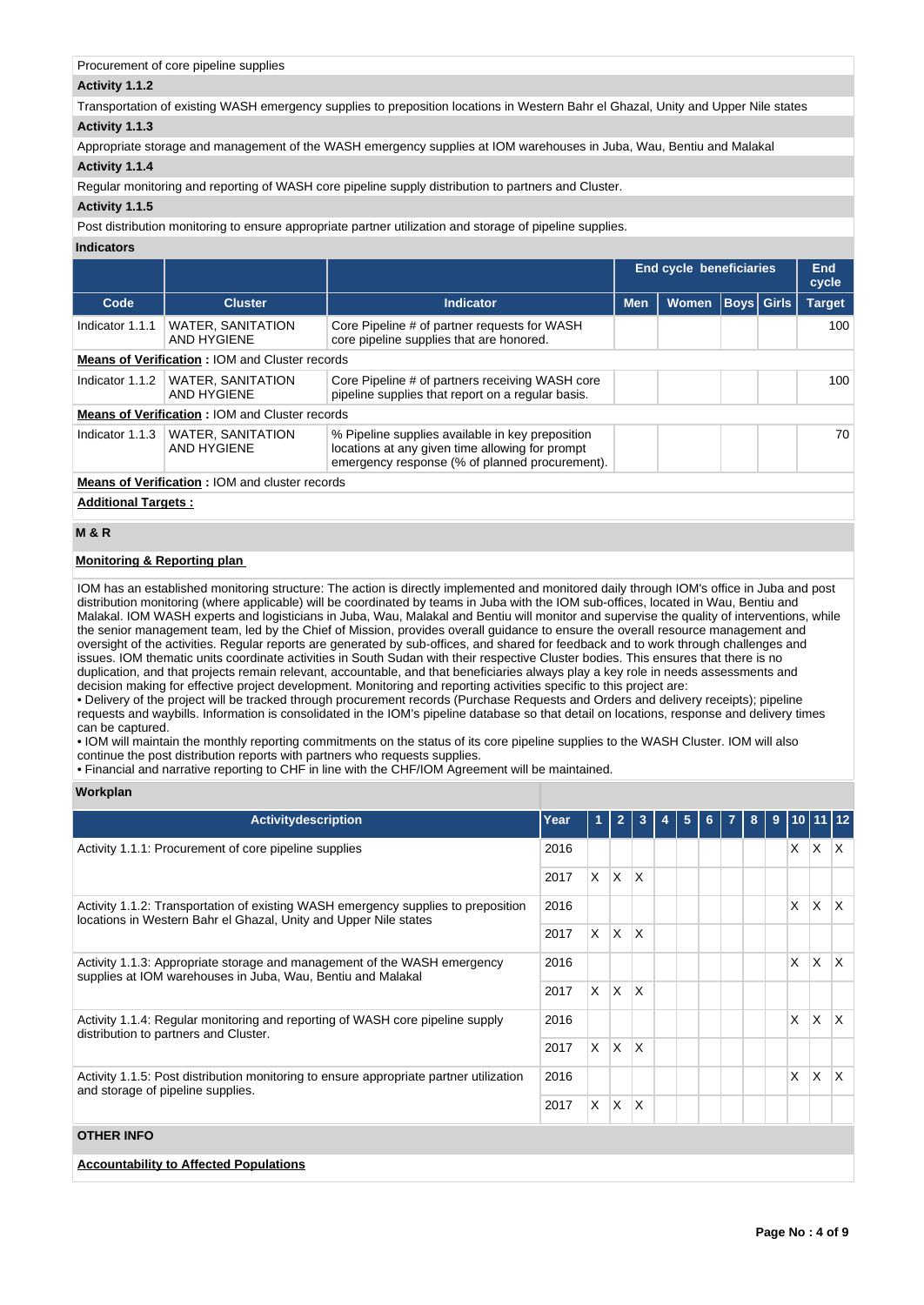IOM maintains its commitments to engage the affected communities at all phases of the program cycles; assessment, registration, verification, distribution and post distribution monitoring exercises. IOM aims for synergistic programming, made possible by IOMs strong presence across the country. IOM will actively coordinate with WASH Cluster and WASH partners to ensure that community engagement is strengthened through assessments such as interagency rapid need assessment (IRNA), the Displacement Tracking Matrix (DTM) and other cluster specific assessments. Reports of assessments will be submitted and consulted on with WASH Cluster, who in turns will verify and acknowledge the needs of interventions and emergency responses in determined areas. Vulnerable populations in need of assistance will be identified through formal sector coordination meetings. As part of its commitment to engagement with affected populations, IOM will always put forth a special effort to engage with women and women's groups to ensure that the needs and concerns of women in particular are being taken into consideration when planning or monitoring assessments and responses. Through the extensive use of household interviews and focus group discussions, IOM is able to develop an in-depth understanding of the priorities of affected communities and give due consideration to their perceived needs. Communication to WASH Cluster and partners will be done in writing and verbally. Information gathered through these means of coordination will be used to ensure that the items procured through the WASH pipeline take into consideration the needs of the beneficiary population. Periodic post-distribution monitoring and other types of response monitoring work to ensure that the assistance that it is in line with the needs of the beneficiaries, and adaptable if their needs or wishes change.

#### **Implementation Plan**

All components of this project will be carried out by IOM staff through IOM procedures.

Successful implementation in terms of management, coordination, and finance will be overseen by an experienced project manager. Project finances will be coordinated by the project manager and overseen by IOM's resource management unit. Financial oversight will be monitored at regional level also to ensure that accountability and effective use of resources, in line with project contracts, is maintained. Project coordination will be overseen by the project manager, in partnership with IOM South Sudan's Programme Support Unit. The programme support unit assists with project administration, technical oversight, and project M+E. Reporting lines and distribution of labor will be overseen by the resource management unit, and the project manager will be charged with direct supervision.

To maximize efficiency, this project will be carried out in consultation with the South Sudan Cluster. This will ensure solid impact, avoid duplication, and promote sustainability where possible

# **Coordination with other Organizations in project area**

|                                                                                                                                                                                                                                                                                                                                                                                                                                                                                                                                                                                                                                                                                                                                                                                                                                                                                                                                                               | <b>Name of the organization</b><br>Areas/activities of collaboration and rationale                                                                                                                                                                                                                                                                                                                                                                                                                                  |                                          |              |                 |                                          |                   |  |  |  |  |  |
|---------------------------------------------------------------------------------------------------------------------------------------------------------------------------------------------------------------------------------------------------------------------------------------------------------------------------------------------------------------------------------------------------------------------------------------------------------------------------------------------------------------------------------------------------------------------------------------------------------------------------------------------------------------------------------------------------------------------------------------------------------------------------------------------------------------------------------------------------------------------------------------------------------------------------------------------------------------|---------------------------------------------------------------------------------------------------------------------------------------------------------------------------------------------------------------------------------------------------------------------------------------------------------------------------------------------------------------------------------------------------------------------------------------------------------------------------------------------------------------------|------------------------------------------|--------------|-----------------|------------------------------------------|-------------------|--|--|--|--|--|
| <b>WASH Cluster</b>                                                                                                                                                                                                                                                                                                                                                                                                                                                                                                                                                                                                                                                                                                                                                                                                                                                                                                                                           |                                                                                                                                                                                                                                                                                                                                                                                                                                                                                                                     | <b>Project Coordination and Strategy</b> |              |                 |                                          |                   |  |  |  |  |  |
| <b>Environment Marker Of The Project</b>                                                                                                                                                                                                                                                                                                                                                                                                                                                                                                                                                                                                                                                                                                                                                                                                                                                                                                                      |                                                                                                                                                                                                                                                                                                                                                                                                                                                                                                                     |                                          |              |                 |                                          |                   |  |  |  |  |  |
|                                                                                                                                                                                                                                                                                                                                                                                                                                                                                                                                                                                                                                                                                                                                                                                                                                                                                                                                                               | A+: Neutral Impact on environment with mitigation or enhancement                                                                                                                                                                                                                                                                                                                                                                                                                                                    |                                          |              |                 |                                          |                   |  |  |  |  |  |
|                                                                                                                                                                                                                                                                                                                                                                                                                                                                                                                                                                                                                                                                                                                                                                                                                                                                                                                                                               | <b>Gender Marker Of The Project</b>                                                                                                                                                                                                                                                                                                                                                                                                                                                                                 |                                          |              |                 |                                          |                   |  |  |  |  |  |
|                                                                                                                                                                                                                                                                                                                                                                                                                                                                                                                                                                                                                                                                                                                                                                                                                                                                                                                                                               | 2a-The project is designed to contribute significantly to gender equality                                                                                                                                                                                                                                                                                                                                                                                                                                           |                                          |              |                 |                                          |                   |  |  |  |  |  |
|                                                                                                                                                                                                                                                                                                                                                                                                                                                                                                                                                                                                                                                                                                                                                                                                                                                                                                                                                               | <b>Justify Chosen Gender Marker Code</b>                                                                                                                                                                                                                                                                                                                                                                                                                                                                            |                                          |              |                 |                                          |                   |  |  |  |  |  |
|                                                                                                                                                                                                                                                                                                                                                                                                                                                                                                                                                                                                                                                                                                                                                                                                                                                                                                                                                               | Items procured through the core pipeline take into consideration the specific needs of men, women, boys and girls as identified by WASH<br>partners and endorsed by the WASH Cluster. Needs will be justified through assessments with the community. IOM will procure menstrual<br>hygiene kits to support women and adolescent girls to practice menstrual hygiene management with dignity. Approximately 27,000 targeted<br>beneficiaries are women and adolescent girls, who will receive this crucial support. |                                          |              |                 |                                          |                   |  |  |  |  |  |
|                                                                                                                                                                                                                                                                                                                                                                                                                                                                                                                                                                                                                                                                                                                                                                                                                                                                                                                                                               | <b>Protection Mainstreaming</b>                                                                                                                                                                                                                                                                                                                                                                                                                                                                                     |                                          |              |                 |                                          |                   |  |  |  |  |  |
|                                                                                                                                                                                                                                                                                                                                                                                                                                                                                                                                                                                                                                                                                                                                                                                                                                                                                                                                                               | Core pipeline supplies will be provided to partners with projects addressing protection mainstreaming, specifically gender mainstreaming<br>with guidance and coordination with WASH Cluster. Items procured and distributed will take into consideration needs, i.e. menstrual hygiene<br>kits for women and adolescent girls. Relevant data will be gender disaggregated to ensure they reach vulnerable populations, particularly<br>women and children.                                                         |                                          |              |                 |                                          |                   |  |  |  |  |  |
|                                                                                                                                                                                                                                                                                                                                                                                                                                                                                                                                                                                                                                                                                                                                                                                                                                                                                                                                                               | <b>Country Specific Information</b>                                                                                                                                                                                                                                                                                                                                                                                                                                                                                 |                                          |              |                 |                                          |                   |  |  |  |  |  |
|                                                                                                                                                                                                                                                                                                                                                                                                                                                                                                                                                                                                                                                                                                                                                                                                                                                                                                                                                               | <b>Safety and Security</b>                                                                                                                                                                                                                                                                                                                                                                                                                                                                                          |                                          |              |                 |                                          |                   |  |  |  |  |  |
|                                                                                                                                                                                                                                                                                                                                                                                                                                                                                                                                                                                                                                                                                                                                                                                                                                                                                                                                                               | Violent conflict remains a concern for project implementation in South Sudan, including fighting between non-state actors and SPLA as well<br>as inter-communal violence. These factors present a constant threat to the security of staff, particularly in staff heavy projects such as<br>emergency health responses.                                                                                                                                                                                             |                                          |              |                 |                                          |                   |  |  |  |  |  |
| To mitigate these risks, IOM is a member of the UN Department of Safety and Security (UNDSS) which includes local field structures as well<br>as tailored protocols for South Sudan, and oversight at the country level by the Security Management Team. IOM is a permanent member of<br>the SMT which provides recommendations and consultation on security policy and criteria in coordination with the designated security<br>representative of the SRSG, and the UN in New York. Furthermore, staff in the field undergo a series of security trainings and are properly<br>equipped with personal protective equipment and communication devices. While our operations require staff to often enter into insecure<br>areas, IOM does its best to ensure that all staff have the proper knowledge, training and equipment to ensure their safety. Lastly, IOM<br>follows UNDSS protocols for including security clearance and convoy travel for vehicles. |                                                                                                                                                                                                                                                                                                                                                                                                                                                                                                                     |                                          |              |                 |                                          |                   |  |  |  |  |  |
| <b>Access</b>                                                                                                                                                                                                                                                                                                                                                                                                                                                                                                                                                                                                                                                                                                                                                                                                                                                                                                                                                 |                                                                                                                                                                                                                                                                                                                                                                                                                                                                                                                     |                                          |              |                 |                                          |                   |  |  |  |  |  |
|                                                                                                                                                                                                                                                                                                                                                                                                                                                                                                                                                                                                                                                                                                                                                                                                                                                                                                                                                               | Humanitarian access is currently possible to all areas targeted by this project. In order to address increasing incidents of insecurity, a<br>comprehensive and flexible security strategy is in place and provides for a tailored response to insecure conditions                                                                                                                                                                                                                                                  |                                          |              |                 |                                          |                   |  |  |  |  |  |
| <b>BUDGET</b>                                                                                                                                                                                                                                                                                                                                                                                                                                                                                                                                                                                                                                                                                                                                                                                                                                                                                                                                                 |                                                                                                                                                                                                                                                                                                                                                                                                                                                                                                                     |                                          |              |                 |                                          |                   |  |  |  |  |  |
| Code                                                                                                                                                                                                                                                                                                                                                                                                                                                                                                                                                                                                                                                                                                                                                                                                                                                                                                                                                          | <b>Budget Line Description</b>                                                                                                                                                                                                                                                                                                                                                                                                                                                                                      | D / S Quantity                           | Unit<br>cost | <b>Duration</b> | $\frac{9}{6}$<br><b>Recurran charged</b> | <b>Total Cost</b> |  |  |  |  |  |

|     | <b>Staff and Other Personnel Costs</b>             |  |  |               |  |       |           |  |  |
|-----|----------------------------------------------------|--|--|---------------|--|-------|-----------|--|--|
| 1.1 | WASH Officer International (Core pipeline manager) |  |  | 14.00<br>0.00 |  | 60.00 | 50.400.00 |  |  |

**ce**

**to CHF**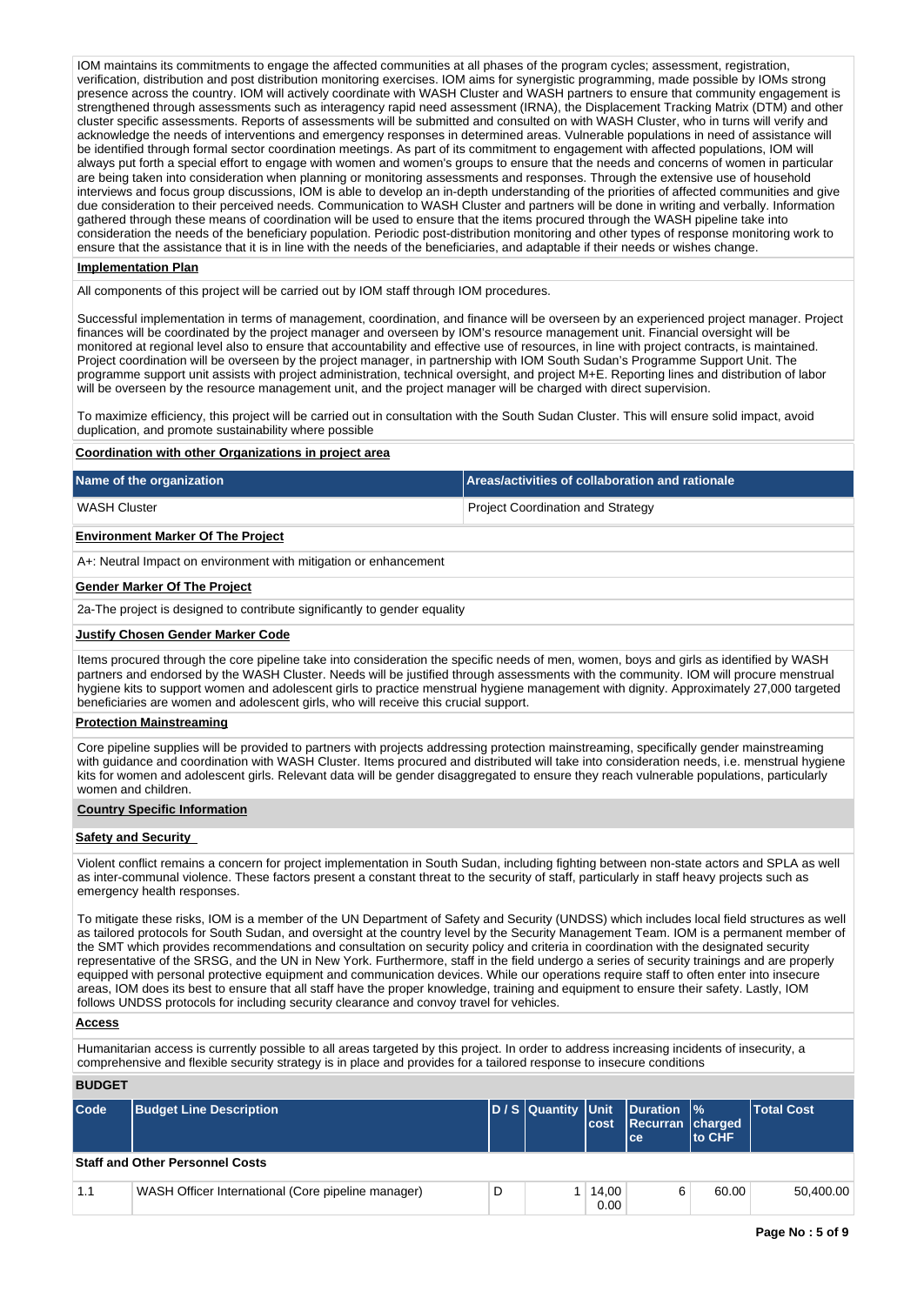|         | 50% of WASH Officer International P2 x 1, Juba based with travel.                                                                                                                                                                                                           |   |                |                        |              |        |            |
|---------|-----------------------------------------------------------------------------------------------------------------------------------------------------------------------------------------------------------------------------------------------------------------------------|---|----------------|------------------------|--------------|--------|------------|
| 1.2     | <b>WASH Core Pipeline Assistant</b>                                                                                                                                                                                                                                         | D |                | $1 \ 2,000$<br>.00     | 6            | 100.00 | 12,000.00  |
|         | WASH Assistant G4 x 1, Juba based with travel.                                                                                                                                                                                                                              |   |                |                        |              |        |            |
| 1.3     | Logistics Assistant National                                                                                                                                                                                                                                                | S |                | $2 \mid 2,300$<br>.00  | 6            | 50.00  | 13.800.00  |
|         | 50% of G5 x 2. 1 staff based in Wau, 1 based in Malakal, 1 based in Rubkona.                                                                                                                                                                                                |   |                |                        |              |        |            |
| 1.4     | Support Staff International                                                                                                                                                                                                                                                 | S | 4              | 16,00<br>0.00          | 6            | 5.00   | 19,200.00  |
|         | Support staff that assist with various aspects of the project. This project will only charge 5% of the overall collective cost of these<br>support staff.                                                                                                                   |   |                |                        |              |        |            |
| 1.5     | <b>Support Staff National</b>                                                                                                                                                                                                                                               | S |                | 8 2,300<br>.00         | 6            | 5.00   | 5,520.00   |
|         | Support staff that assist with various aspects of the project. This project will only charge 5% of the overall collective cost of these<br>support staff.                                                                                                                   |   |                |                        |              |        |            |
|         | <b>Section Total</b>                                                                                                                                                                                                                                                        |   |                |                        |              |        | 100,920.00 |
|         | <b>Supplies, Commodities, Materials</b>                                                                                                                                                                                                                                     |   |                |                        |              |        |            |
| 2.1     | Bucket with/o tap, with lid, 20 ltrs, stackable                                                                                                                                                                                                                             | D | 3000           | 4.75                   | 1            | 100.00 | 14,250.00  |
|         |                                                                                                                                                                                                                                                                             |   |                |                        |              |        |            |
| $2.2\,$ | Water Floc and Disinfectant, PuR, ox of 240 sachets, 4<br>gr/sachets                                                                                                                                                                                                        | D |                | 2500 23.00             | 1            | 100.00 | 57,500.00  |
| 2.3     | <b>Insurance Cost</b>                                                                                                                                                                                                                                                       | D | 1 <sup>1</sup> | 370,9                  | 1            | 1.30   | 4,822.68   |
|         |                                                                                                                                                                                                                                                                             |   |                | 75.00                  |              |        |            |
| 2.4     | Transport of supplies to preposition locations Malakal, Wau                                                                                                                                                                                                                 | D | 1 <sup>1</sup> | 115,0                  | 1            | 100.00 | 115,000.00 |
|         | and Bentiu (lump sum)                                                                                                                                                                                                                                                       |   |                | 00.00                  |              |        |            |
|         | The calculation is based on the number of metric tons being transported, and also on the different levels of cost by different<br>transport methods (road/cargo/log cluster/barge/air). Different areas have different prices depending on onwards transport.               |   |                |                        |              |        |            |
| 2.5     | Handling cost (lump sum)                                                                                                                                                                                                                                                    | D |                | $1 \mid 15,16$<br>6.00 | $\mathbf{1}$ | 100.00 | 15,166.00  |
|         | This cost is calculated by Logistics. The costs are related to loading/offloading of materials and labor costs These costs vary<br>throughout the year and depending on activities and weights of goods transported/delivered and on how long they take to be<br>delivered. |   |                |                        |              |        |            |
| 2.6     | Collapsible Water tank 20 M3, OXFAM standard, complete<br>with 1 set of tapstand                                                                                                                                                                                            | D |                | $4 \mid 4,500$<br>.00  | 1            | 100.00 | 18,000.00  |
|         |                                                                                                                                                                                                                                                                             |   |                |                        |              |        |            |
| 2.7     | Collapsible Water tank 10 M3, OXFAM standard, complete<br>with 1 set of tapstand                                                                                                                                                                                            | D |                | $4 \mid 4,000$<br>.00  | 1            | 100.00 | 16,000.00  |
|         |                                                                                                                                                                                                                                                                             |   |                |                        |              |        |            |
| 2.8     | Onion Tank 30 m3, OXFAM standard, complete set                                                                                                                                                                                                                              | D |                | 2 5,000<br>.00         | 1            | 100.00 | 10,000.00  |
| 2.9     | Multipurpose soap 800 gr, 25 bars/box                                                                                                                                                                                                                                       | D |                | 3000 22.00             | 1            | 100.00 | 66,000.00  |
|         |                                                                                                                                                                                                                                                                             |   |                |                        |              |        |            |
| 2.10    | Collapsible jerry cans 20/10 ltrs, white colour.                                                                                                                                                                                                                            | D | 7000           | 3.50                   | 1            | 100.00 | 24,500.00  |
|         |                                                                                                                                                                                                                                                                             |   |                |                        |              |        |            |
| 2.11    | Aquatabs (67 mg tabs/ box of 16000 tabs)                                                                                                                                                                                                                                    | D |                | 50 155.0<br>0          | 1            | 100.00 | 7,750.00   |
|         |                                                                                                                                                                                                                                                                             |   |                |                        |              |        |            |
| 2.12    | DPD 1 Rapid dissolve tablets, box of 250 tabs                                                                                                                                                                                                                               | D |                | 150 10.00              | 1            | 100.00 | 1,500.00   |
|         |                                                                                                                                                                                                                                                                             |   |                |                        |              |        |            |
| 2.13    | Phenol Red Rapid dissolve tablets, box of 250 tabs                                                                                                                                                                                                                          | D |                | 150 10.00              | 1            | 100.00 | 1,500.00   |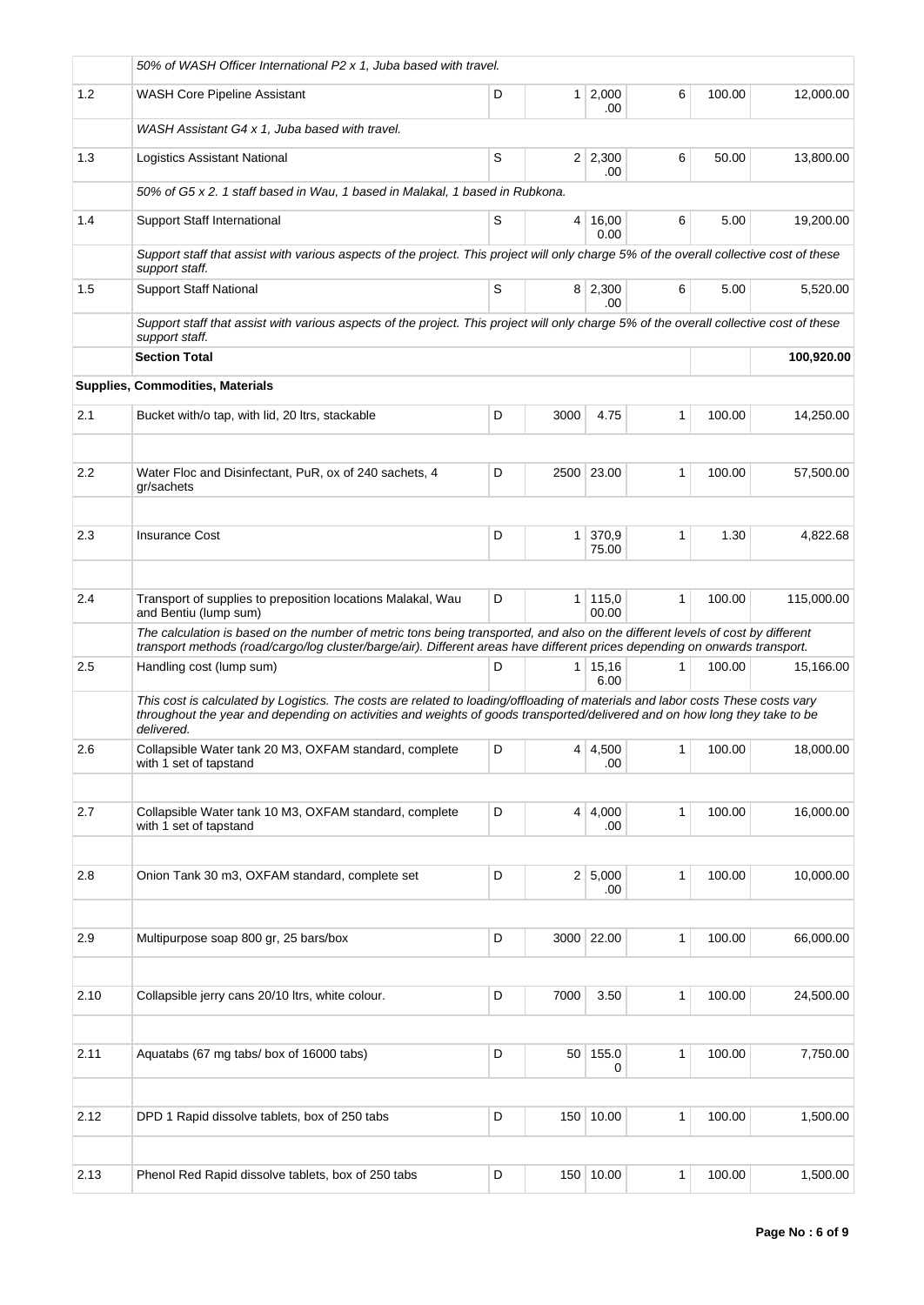| 2.14          | Pool Tester Kit                                                                                                                                                                                                                 | D |                | 100 50.00               | $\mathbf{1}$ | 100.00 | 5,000.00   |
|---------------|---------------------------------------------------------------------------------------------------------------------------------------------------------------------------------------------------------------------------------|---|----------------|-------------------------|--------------|--------|------------|
|               |                                                                                                                                                                                                                                 |   |                |                         |              |        |            |
| 2.15          | <b>MHM Kits</b>                                                                                                                                                                                                                 | D |                | 6500 15.00              | $\mathbf{1}$ | 100.00 | 97,500.00  |
|               | 1 x AFRIpads Deluxe menstrual kit of 6 reusable pads, 6 x Panties, Detergent (general purpose) 1 xCloth carrying bag, Size :<br>30cms x 40 cms, with handle, neutral/khaki color with IOM logo only                             |   |                |                         |              |        |            |
| 2.16          | Riser Pipe India MKII 32 mm dia, 3 m long                                                                                                                                                                                       | D |                | 200 15.00               | 1            | 100.00 | 3.000.00   |
| 2.17          | Connecting rod India MKII 12 mm dia, 3 m long                                                                                                                                                                                   | D |                | 200 10.00               | 1            | 100.00 | 2,000.00   |
| 2.18          | Hand pump spare parts, fast moving kit India MKII                                                                                                                                                                               | D |                | 100 20.00               | 1            | 100.00 | 2,000.00   |
| 2.19          | Head Assembly India MKII                                                                                                                                                                                                        | D |                | 120 40.00               | 1            | 100.00 | 4,800.00   |
|               |                                                                                                                                                                                                                                 |   |                |                         |              |        |            |
| 2.20          | Water tank India MKII                                                                                                                                                                                                           | D |                | 120 40.00               | 1            | 100.00 | 4,800.00   |
| 2.21          | Pedestal stand India MKII                                                                                                                                                                                                       | D | 120            | 150.0<br>0              | $\mathbf{1}$ | 100.00 | 18,000.00  |
| 2.22          | Standard Tool Kit India MKII                                                                                                                                                                                                    | D | 25             | 275.0<br>0              | 1            | 100.00 | 6,875.00   |
| 2.23          | Delagua Kit                                                                                                                                                                                                                     | D |                | 2 5,000                 | $\mathbf{1}$ | 100.00 | 10,000.00  |
|               |                                                                                                                                                                                                                                 |   |                | .00                     |              |        |            |
|               | <b>Section Total</b>                                                                                                                                                                                                            |   |                |                         |              |        | 505,963.68 |
| <b>Travel</b> |                                                                                                                                                                                                                                 |   |                |                         |              |        |            |
| 5.1           | <b>Tickets</b>                                                                                                                                                                                                                  | D | 1 <sup>1</sup> | 400.0<br>0              | 6            | 100.00 | 2,400.00   |
|               | Domestic - estimated number of trips based on previous years experience and projected estimates. Based on UNHAS flight costs<br>- 8 return flights. Each return is 400 USD per trip.                                            |   |                |                         |              |        |            |
| 5.2           | <b>DSA</b>                                                                                                                                                                                                                      | D |                | $5$ 91.00               | 6            | 100.00 | 2,730.00   |
|               | Domestic - estimated number of trips based on previous years experience and projected estimates. Based on IOM standard<br>costs - 91USD for estimated 5 days of DSA per month.                                                  |   |                |                         |              |        |            |
|               | <b>Section Total</b>                                                                                                                                                                                                            |   |                |                         |              |        | 5,130.00   |
|               | <b>General Operating and Other Direct Costs</b>                                                                                                                                                                                 |   |                |                         |              |        |            |
| 7.1           | Communications                                                                                                                                                                                                                  | S | 1 <sup>1</sup> | 120,0<br>00.00          | 6            | 1.50   | 10,800.00  |
|               | Shared costs are directly linked to the project implementation, based on a well-justified, reasonable and fair allocation system.<br>Rent, cleaning, water, electricity. project only charged 1.5% of entire costs for mission. |   |                |                         |              |        |            |
| 7.2           | Office Rental & Common Costs                                                                                                                                                                                                    | S | 1 <sup>1</sup> | 80,00<br>0.00           | 6            | 1.50   | 7,200.00   |
|               | Shared costs are directly linked to the project implementation, based on a well-justified, reasonable and fair allocation system.<br>Rent, cleaning, water, electricity. Project only charged 2% of entire costs for mission.   |   |                |                         |              |        |            |
| 7.3           | Vehicle Running Costs                                                                                                                                                                                                           | S |                | $1 \mid 110,0$<br>00.00 | 6            | 1.50   | 9,900.00   |
|               | Costs include fuel, repair and maintenance and other vehicle related costs, project charged 1.5% of entire mission's yearly cost                                                                                                |   |                |                         |              |        |            |
| 7.4           | <b>Other Office Costs</b>                                                                                                                                                                                                       | S |                | $1 \mid 140,0$<br>00.00 | 6            | 1.50   | 12,600.00  |